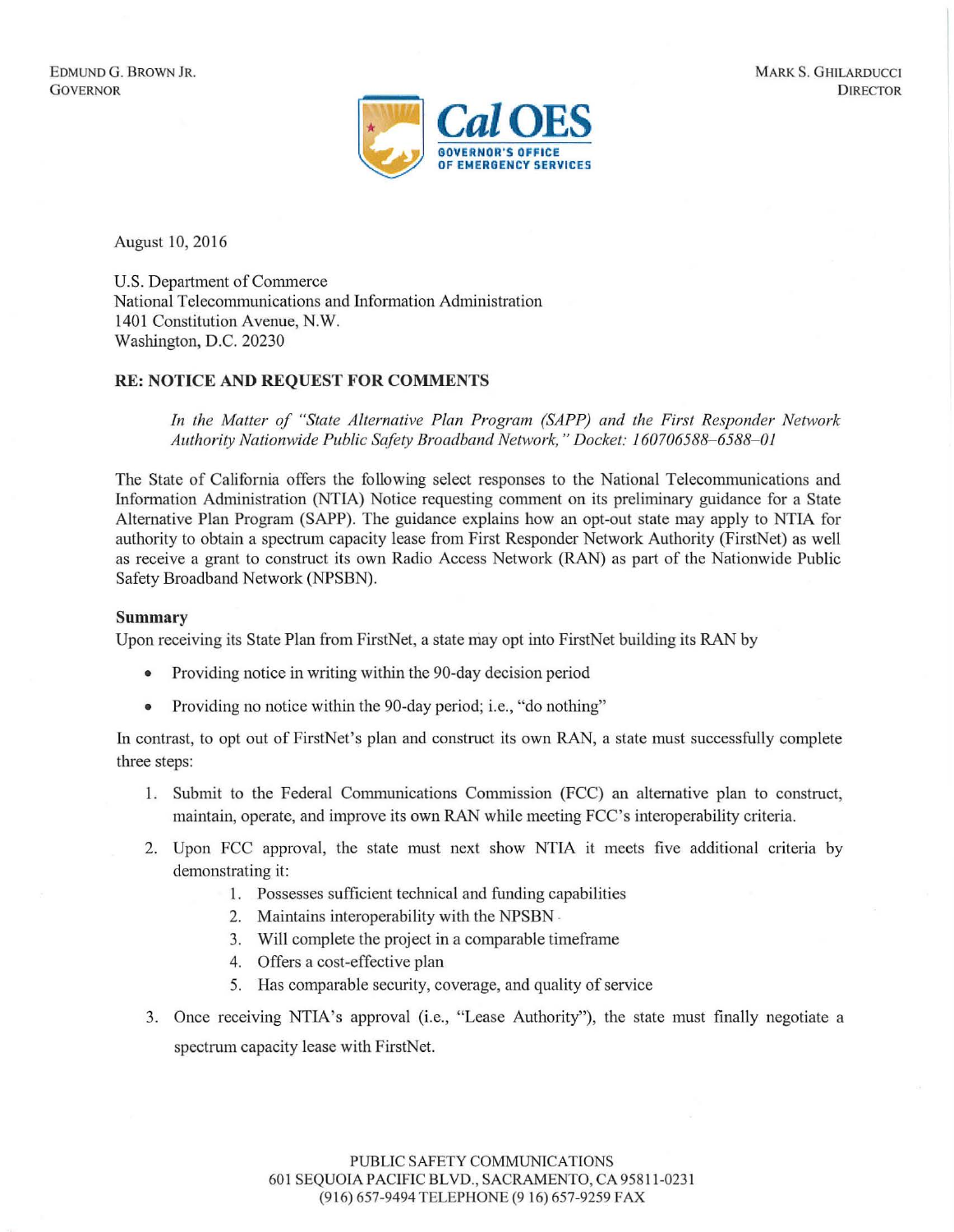William D. Anderson August 10, 2016 Page 2

Major themes in the Notice include:

- NTIA takes an expansive view of how an opt-out state network may affect the overall NPSBN, and plans to take into account cross-border impacts, interconnection difficulties, and loss of economies of scale when evaluating an application. Network aspects under review are extensive, including not only the RAN but also the deployables, devices, applications, and services proposed by the opt-out state.
- NTIA recognizes the need for speed in deploying the NPSBN, and so promises to evaluate applications "as expeditiously as possible" using a rolling review process.
- As with the nationwide network, "significant rural milestones" during deployment phases are also required in the state's alternative plan.
- Environmental compliance is taken seriously by NTIA and so the Federal Funding Opportunity (FFO) will require state network construction complies with the National Environmental Policy Act (NEPA) and the National Historic Preservation Act (NHPA).

## **Analysis**

Over time, federal interpretations and instructions regarding the Act appear to make it increasingly difficult for states to justify opting out of having FirstNet construct and operate a state's RAN.' This notice is no exception. For example:

- 1. Since no mandatory funding levels were established by the Act, NTIA considers the Lease Authority and RAN Construction Grants discretionary grants, meaning it is authorized to reject applications as well as determine award amounts.
- 2. In determining a state's RAN Construction Grant funding, NTIA may reduce the award based on cost increases due to FirstNet extra efforts required to mitigate interconnecting the RAN to the NPSBN, potential interference with cross-border operations of other states, and loss of cost

<sup>&</sup>lt;sup>1</sup> "...very few states are in a position to consider taking on the unknowable and likely significant financial liabilities associated with building, operating, maintaining and upgrading a full radio access network (RAN) in their states if they opt out."- Jeffrey McLeod, director of National Governors Association (NGA) Homeland Security and Public Safety Division Center for Best Practices. http://www.radioresourcemag.com/News/NewsDetails/NewsiD/ 14402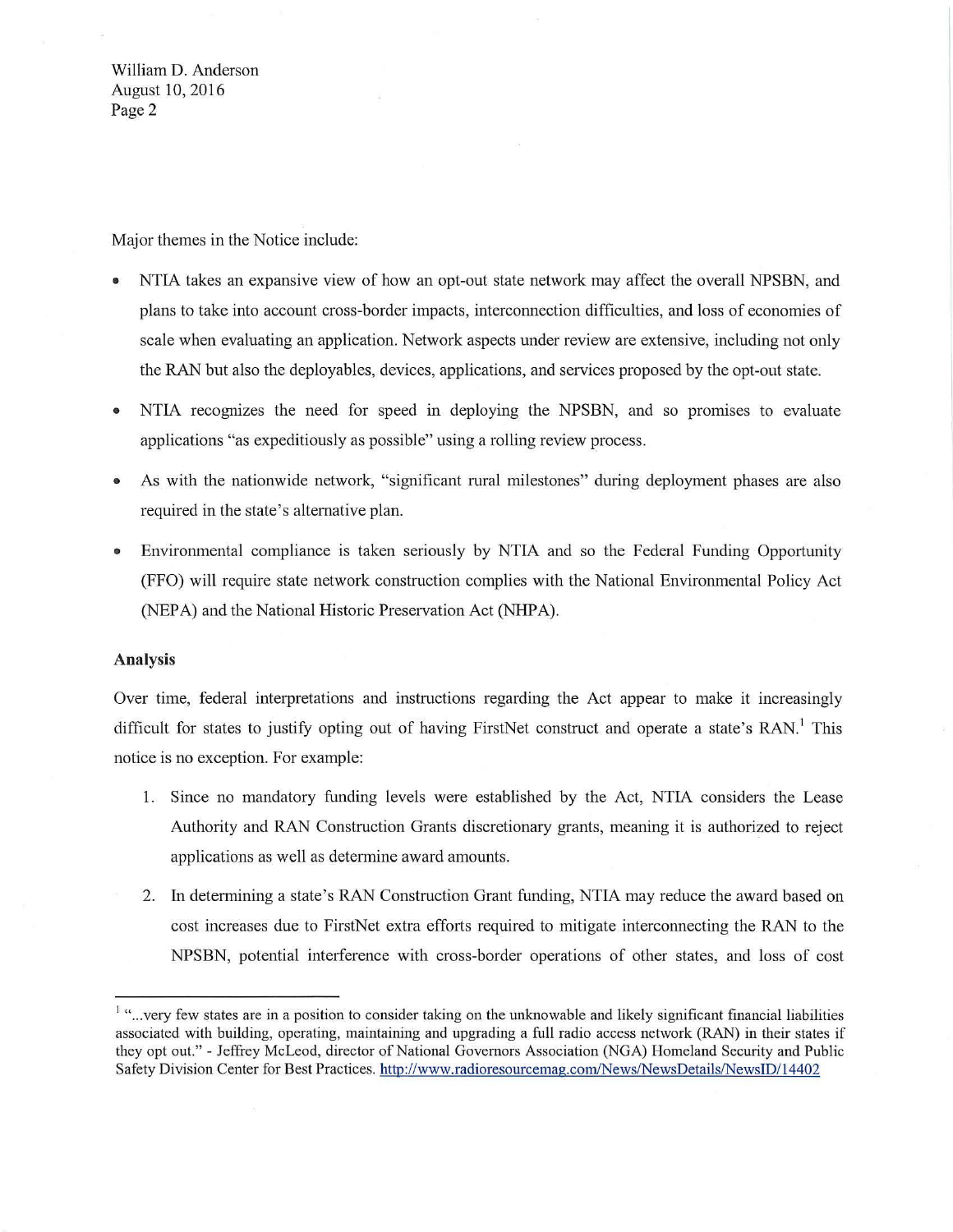William D. Anderson August 10,2016 Page 3

> efficiencies and revenues. For example, a state proposing a "greenfield" build is unlikely to be seen as cost effective by NTIA.

- 3. Only costs related to construction are allowable for the RAN Construction Grant. Specifically, it can only be used for equipment, construction, installation, contractual and other constructionassociated costs. All ongoing maintenance and operations costs as well as unanticipated costs beyond the RAN Construction Grant award are the responsibility of the state, i.e., all risk is borne by the state.
- 4. NTIA will review an alternative plan's ability to maintain ongoing interoperability for the duration, a tougher standard than simply demonstrating the capability of interoperability with the NPSBN. Further, it takes the broad view, including assessing the ongoing interoperability of deployables, related applications, staffing and resources, technical attributes, governance models and Standard Operating Procedures (SOPs), training and exercises, evidence of funding improvements over the duration, and usage.
- 5. A state cannot apply for a RAN Construction Grant without also applying for a spectrum lease, effectively discounting non-Band 14 solutions for grant funds.
- 6. NTIA may require a surety bond so that the RAN can still be completed despite a default by the state's partner. This represents cost to a state regardless of the party putting up the bond as the contractor will include the cost of the bond in the proposal to the state. The typical cost for large dollar value surety bonds ranges from 0.5 to 1% of the bond value based on perceived risk, further increasing the cost of opting out when compared to FirstNet constructing the RAN.
- 7. Most significant, NTIA will evaluate the cost-effectiveness of the state's alternative plan not as a standalone proposal, but in the context of the nationwide build-out, with consideration of proposed federal and state partner share of the RAN cost, value and revenue return of the spectrum, and economies of scale with cross-state border RAN deployment. Under these criteria, it is hard to imagine that any state proposal would be considered cost effective given an opt-out decision wonld inherently affect the overall NPSBN deployment plan.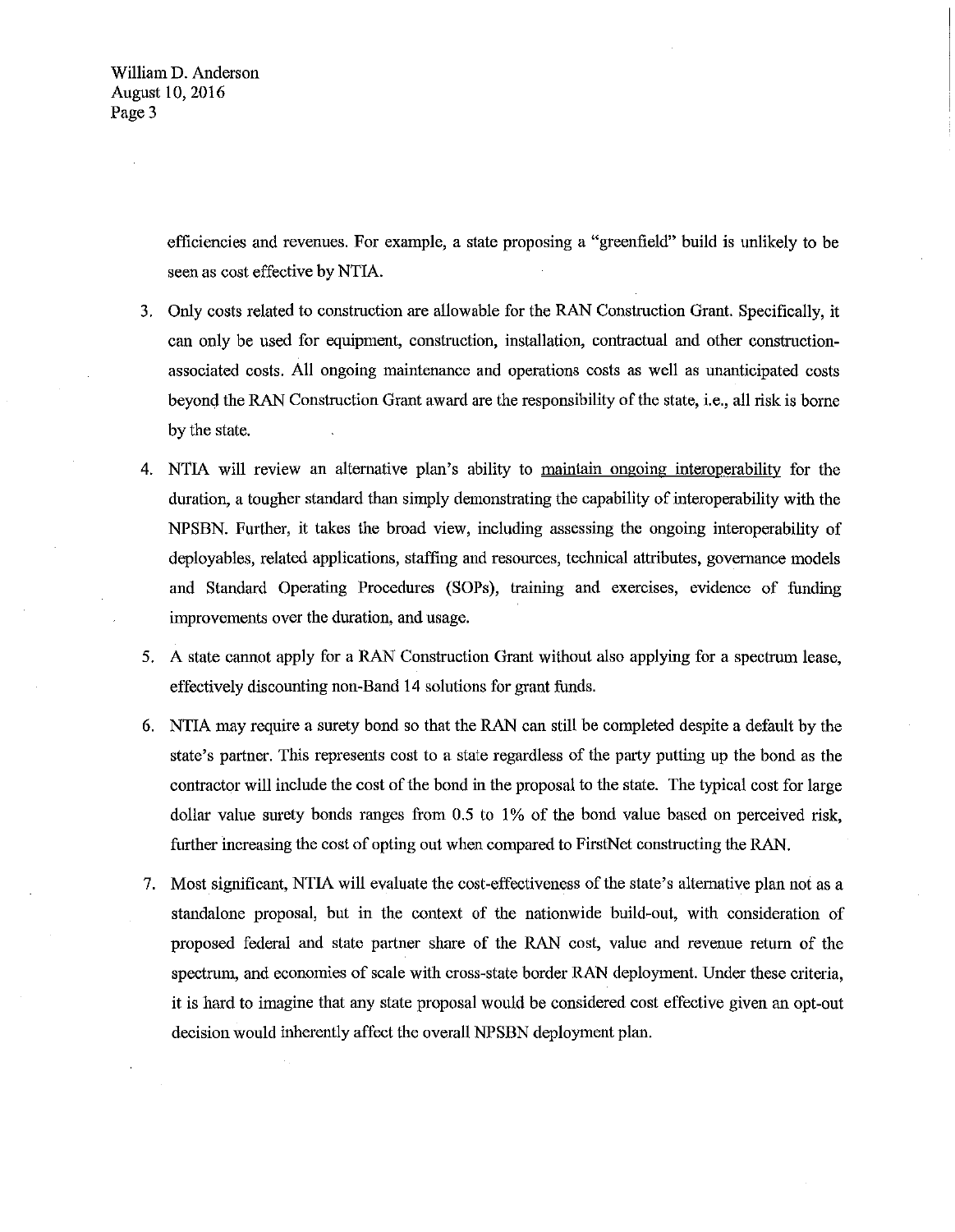William **D.** Anderson August 10,2016 Page 4

Other specifics called out in the Notice include:

- Governors must notify all three federal entities when opting out- FirstNet, NTIA, and the FCC.
- NTIA is proposing to evaluate a single application from an opt-out state for eligibility for both Lease Authority and optional RAN Construction Grant. It anticipates the deadline for filing the application will be **60 days** after FCC approval.
- A state proposing a more costly plan than FirstNet's will not receive additional funds.
- States must disclose the value of any partnering agreements entered into to support construction and/or operations of the state RAN and demonstrate that revenues from this agreement will only be used for construction, maintenance, operations, and improvements of the RAN.

## **Comments to NTIA**

The State of California submits the following comments in response to Docket: 160706588-6588-01 filed July 18, 2016, NTIA's State Alternative Plan Program Notice of preliminary guidance.

- 1. Section II.C.l states that NTIA will not award a RAN Construction Grant until a state has fully executed a spectrum capacity lease agreement with FirstNet. We recommend that NTIA provide the value of the construction award to the state at the same time it completes its evaluation so that a state relying on grant funds can decide whether the amount is sufficient to pursue negotiating for a spectrum capacity lease.
- 2. Once NTIA approves Lease Authority for a state, the Notice mentions several times that the state must next "negotiate and enter into a spectrum capacity lease with FirstNet." Just as NTIA and FCC will be issuing detailed instructions for their portions of the process, we highly recommend FirstNet issue a companion document containing instructions for negotiating the spectrum capacity lease. This should be issued prior to delivering state plans and contain standard lease terms and conditions which the state can review for acceptability in advance of negotiations.